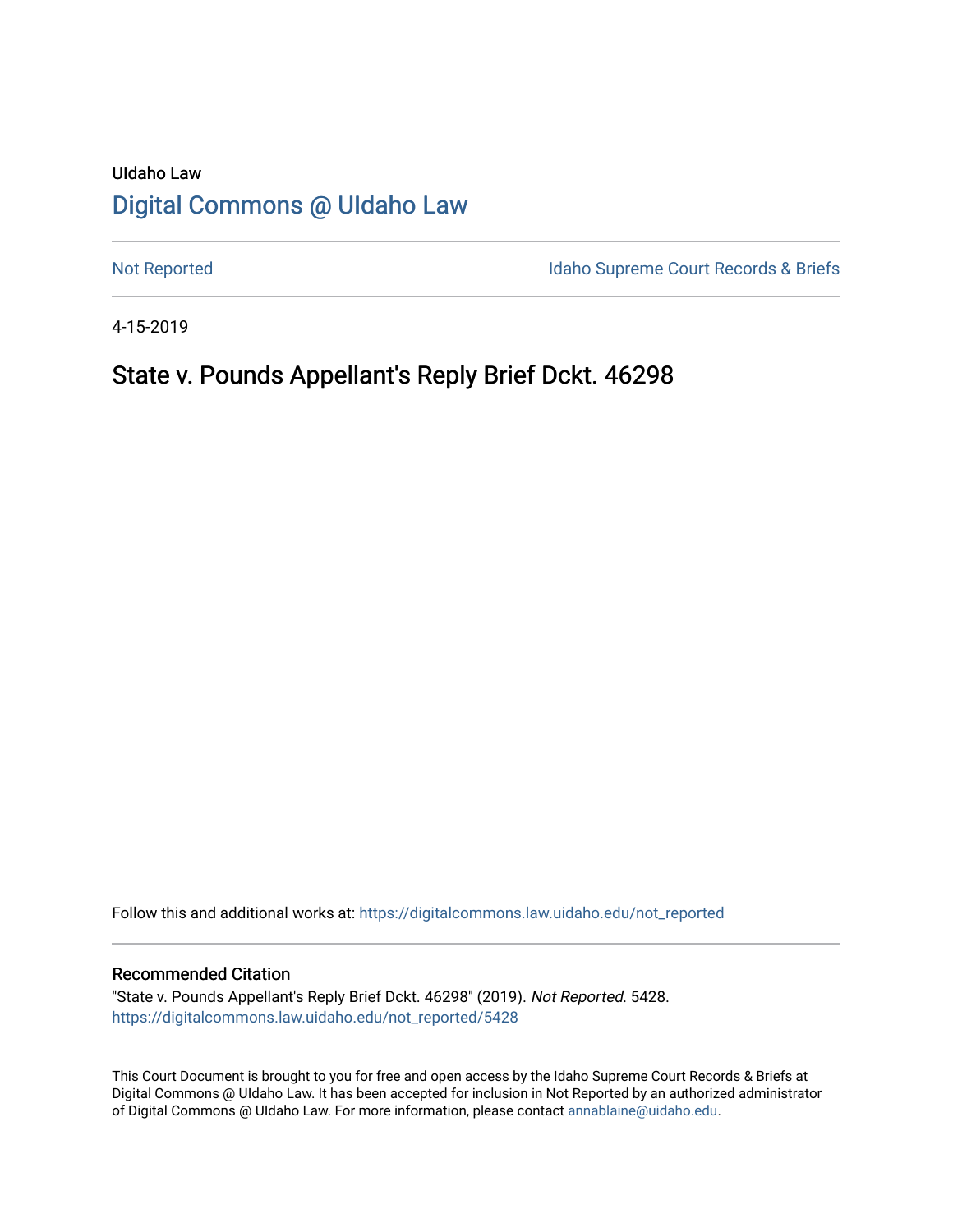Electronically Filed 4/15/2019 11 :03 AM Idaho Supreme Court Karel Lehrman, Clerk of the Court By: Brad Thies, Deputy Clerk

ERIC D. FREDERICKSEN State Appellate Public Defender I.S.B. #6555

SALLY J. COOLEY Deputy State Appellate Public Defender I.S.B. #7353 322 E. Front Street, Suite 570 Boise, Idaho 83702 Phone: (208) 334-2712 Fax: (208) 334-2985 E-mail: documents@sapd.state.id. us

### IN THE SUPREME COURT OF THE STATE OF IDAHO

| STATE OF IDAHO,         |                        |
|-------------------------|------------------------|
|                         |                        |
| Plaintiff-Respondent,   | NO. 46298-2018         |
|                         |                        |
| V.                      | <b>KOOTENAI COUNTY</b> |
|                         | NO. CR-2016-18717      |
|                         |                        |
| JON ROLAND-OZZY POUNDS, | <b>APPELLANT'S</b>     |
|                         | <b>REPLY BRIEF</b>     |
| Defendant-Appellant.    |                        |
|                         |                        |

## STATEMENT OF THE CASE

## Nature of the Case

Pursuant to a plea agreement, Jon Roland-Ozzy Pounds, pled guilty to one count of lewd conduct. He received a unified sentence of twenty years, with ten years fixed. On appeal, Mr. Pounds contends that, in light of the new information presented in support of his I.C.R. 35 *(hereinafter,* Rule 35) motion, along with the mitigating circumstances present at sentencing, the district court abused its discretion when it denied his Rule 35 motion.

This Reply Brief is necessary to address misstatements made in the State's Respondent's Brief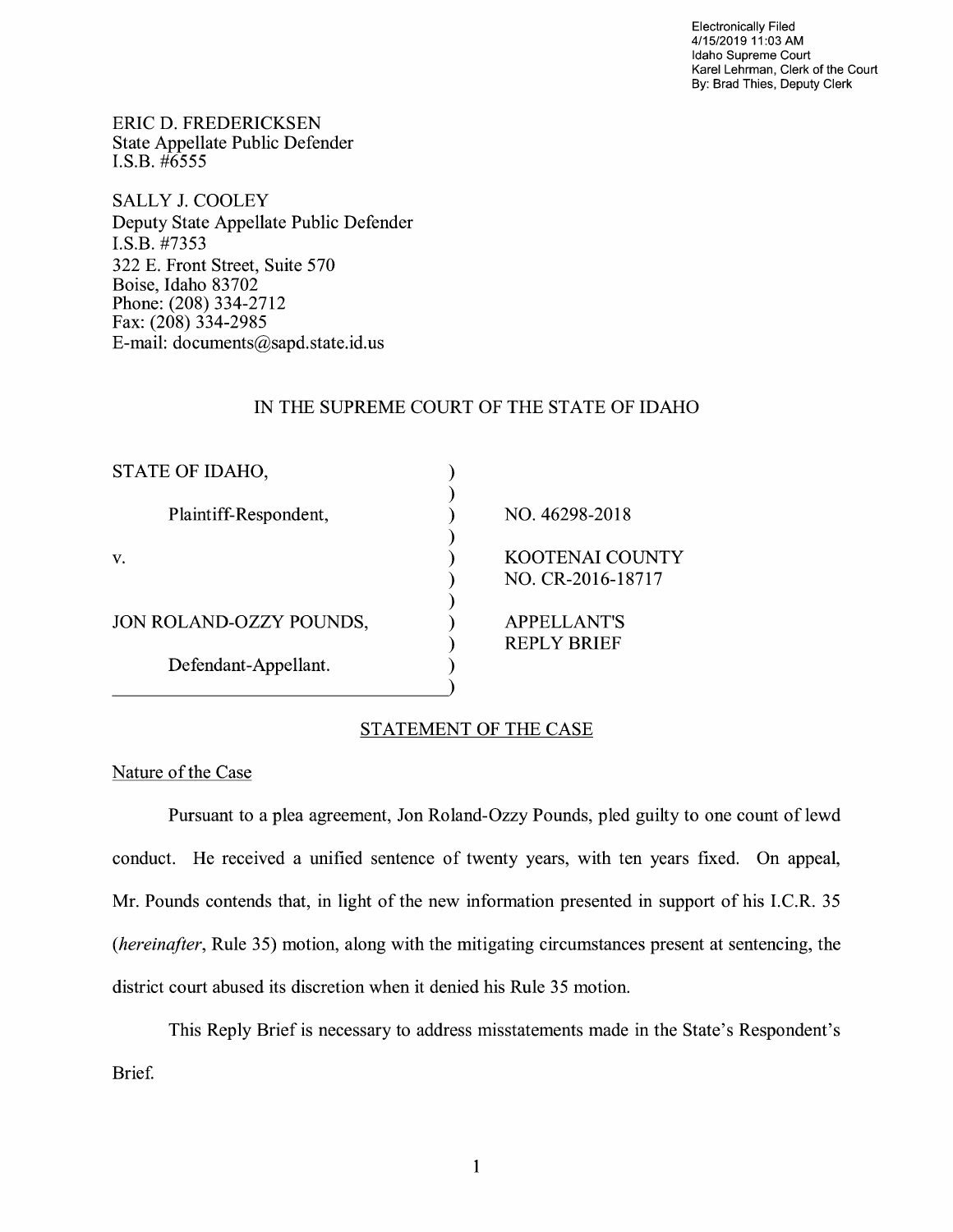# Statement of the Facts and Course of Proceedings

The statement of the facts and course of proceedings were previously articulated in Mr. Pounds's Appellant's Brie£ They need not be repeated m this Reply Brief, but are incorporated herein by reference thereto.

#### ISSUE

Did the district court abuse its discretion when it denied Mr. Pounds's Idaho Criminal Rule 35 Motion in light of the new information provided in support thereof?

### ARGUMENT

# The District Court Abused Its Discretion When It Denied Mr. Pounds's Rule 35 Motion In Light Of The New Information Provided In Support Thereof

The State appears to imply that Mr. Pounds was to be faulted for not taking any psychotropic medications and reporting that "he can manage on his own for now" and, further, that he did not plan to attend mental health treatment while incarcerated and had not previously attended therapy while in custody from 2011 to 2016. (Respondent's Brief, pp.4-5.) However, in the same paragraph, the State recognizes that Mr. Pounds "does not meet criteria for a bipolar disorder or other major psychiatric condition requiring treatment." (Respondent's Brief, p.4.) The State appears to be arguing against itself in claiming that Mr. Pounds does not have a mental health condition requiring treatment, while simultaneously pointing out that Mr. Pounds does not plan to take medications or attend treatment for the mental health conditions he does not have.

The State also claims that Mr. Pounds's conduct while incarcerated is simply the "acceptable behavior" "expected of inmates committed to the Department of Correction." (Respondent's Brief, p.5.) However, the State's argument ignores the extent of Mr. Pounds's proactive conduct while incarcerated. While not receiving DORs is conduct to be expected of a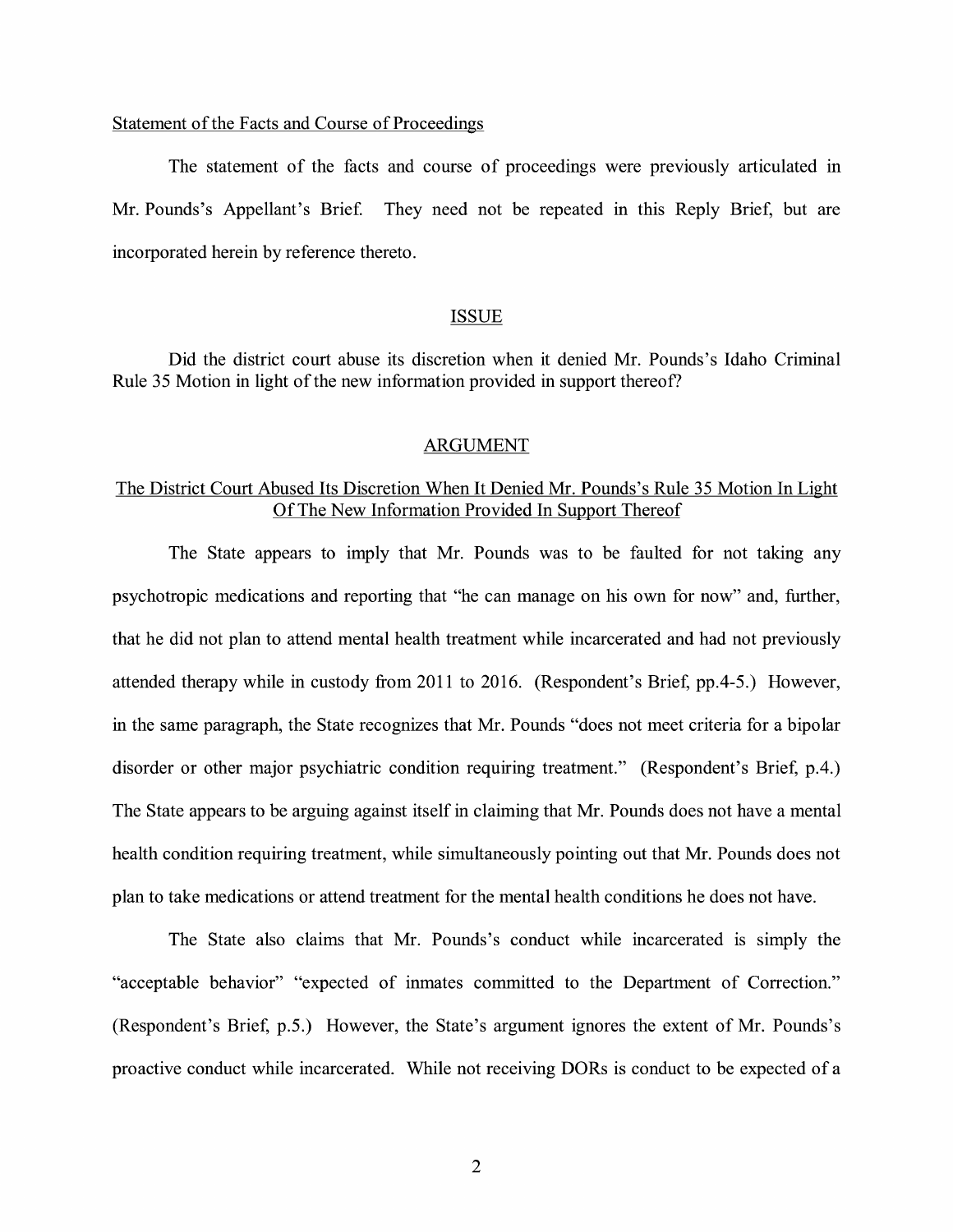prisoner, Mr. Pounds went above and beyond the minimum standards for an incarcerated person. The information submitted in support of his Rule 35 motion showed that Mr. Pounds had volunteered in the Recreation area until he was hired on full-time, and by the second Rule 35 hearing, he had been working in Recreation for nearly 90 days. **(R.,** p.116.) Further, he voluntarily sought out a peer mentor and regularly saw that person. (R., p.116.) Finally, he was taking courses not required by the institution-he completed the institution's Career Planning class and was on the wait list for the CORE Curriculum class in order to learn "hands on" employment skills. (R., p.116.) These are not activities required in order to meet the institution's minimal "acceptable behavior" standards.

The information supplied by the Psychological Evaluation was clearly new information and it was information which supported leniency. The psychiatrist concluded, "It is my opinion with a reasonable degree of medical certainty that Mr. Pounds's risk of violence to others is low." (Tr., p.41, Ls.17-20; PSI, p.85.) She concluded that "he has not been the aggressor and does not have an impulse control disorder or bipolar disorder that would increase that risk."  $(Tr, p.41, L.20 - p.42, L.1; PSI, p.85.)$  The doctor concluded that his substance use disorders would increase his risk for violence, but "he is more likely to be a risk for himself given his borderline personality disorder diagnoses." (Tr., p.42, Ls.1-6; PSI, p.85.)

Mr. Pounds asserts that the district court abused its discretion by failing to exercise reason where the court failed to reduce Mr. Pounds's sentence in response to his Rule 35 motion.